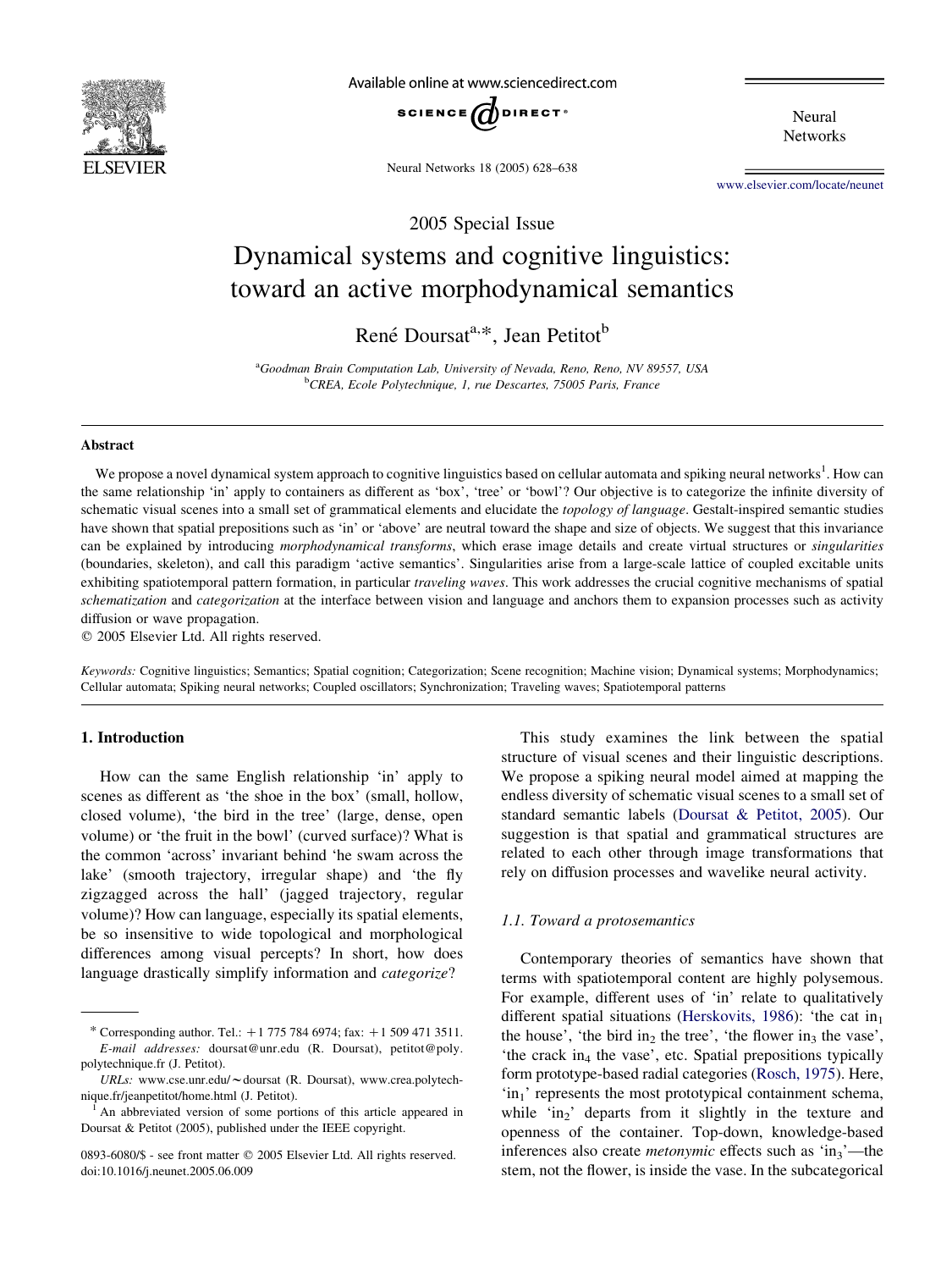island 'in4', the container is a surface, etc. Another major departure from prototypical use comes from metaphors, a pervasive mechanism of cognitive organization rooted in the fundamental domains of space and time ([Lakoff, 1987;](#page-9-0) [Talmy, 2000\)](#page-9-0). The schemas grammaticalized by 'in' are not just used to structure physical scenes but also abstract situations: one can be 'in<sub>A</sub> a committee', 'in<sub>B</sub> doubt', etc. These uses of 'in' pertain to a virtual concept of space generalized from real space:  $i_{n_A}$ ' metaphorically maps to an element of a discrete numerable set, such as  $in<sub>5</sub>$  a crowd', while  $i_{\text{in}}$ ' relates to an immersion into a continuous ambient substance, such as 'in $<sub>6</sub>$  water'.</sub>

With these preliminary remarks in mind, we restrict the scope of the present study to relatively homogeneous subcategories or protosemantic features, i.e. low-level compared to linguistic categories but high-level compared to local visual features. Our goal is to categorize scenes into elementary semantic subclasses, such as  $in_1$ ', or clusters of closely related subclasses, such as ' $in_1$ - $in_2$ '. We will not attempt to delineate the whole cultural complex formed by the English preposition 'in' with a single (and nonexistent) universal. We also leave aside issues of top-down control or 'intentionality' deciding how to choose and compose elements. Yet, even in their most typical and concrete instantiation, we are still facing the great difficulty of linking these invariant semantic kernels to the infinite continuum of perceptual shape diversity. To help solve this problem, we focus on a collection of low-level dynamical routines that structure visual scenes in a 'Gestaltist' fashion.

## 1.2. The Gestaltist conception of relations

Through a shift of paradigm initiated in the 1970s, the formalist view that language is functionally autonomous was revised by a set of works (e.g. [Lakoff, 1987; Langacker,](#page-9-0) [1987; Talmy, 2000\)](#page-9-0) collectively named cognitive linguistics, for which language is much rather 'embodied' in perception, action and inner conceptual representations. In this paradigm, generative grammar models have been superseded by studies of the interdependence of language and perceptual reality and how these two systems influence each other's organization. Cognitive linguistics is directly preoccupied with meaning and categorization. Refuting the distinction between syntax and semantics, it postulates a conceptual level of representation, where language, perception and action become compatible ([Jackendoff, 1983\)](#page-9-0). It also remarkably revived the Gestalt approach calling into question the traditional roles assigned to visual perception—as a faculty only dealing with object shapes—and language—as a faculty only dealing with relations between objects. Classical formal linguistics follows the logical atomism of set theory: 'things' are already individuated symbols and 'relations' are abstract links connecting these symbols. By contrast, in the Gestaltist or mereological conception, things and relations constitute wholes: relations

are not taken for granted but emerge together with the objects through segmentation and transformation. Here, objects involved in relations are parts of a higher-order complex object—the global configuration.

## 1.3. Toward an active morphodynamical semantics

A fundamental thesis of Talmy's Gestalt semantics is that linguistic elements structure the conceptual material in the same way visual elements structure the perceptual material and that this structuration is mostly of grammatical origin, as opposed to lexical. Grammatical elements ('in', 'above') provide the conceptual structure or 'scaffolding' of a cognitive representation, while lexical elements ('bird', 'box') provide its conceptual contents. Consider a figure or trajector (TR)—to use Langacker's terminology—profiled against a ground or landmark (LM), for example 'TR in LM.' One of Talmy's most compelling ideas is that LM is not just a passive frame but is actively structured (scaffolded) in a geometrical and morphological way radically different from symbolic relations. In this Gestaltist view, for example, 'I am in/on/far from the street' construes LM (the street) either as a volume, a surface or a reference point, thus dividing (scaffolding) reality in conceptually different ways. By contrast, formal theories of syntax assimilate the street to a symbol, irrespective of its perceptual properties, and encapsulate all spatial meaning in an abstract relationship labeled 'in'.

Now, by giving a new significance to the object's geometry we are challenged to find how it varies with linguistic circumstances, i.e., how prepositions actually select and process certain morphological features from the perceptual data and ignore others. We propose that simple spatial elements like 'in', 'above', 'across', etc., correspond in fact to visual processing algorithms that take perceptual shapes in input, transform them in a specific way, and deliver a semantic schema in output. We call these algorithms morphodynamical routines and the global process active semantics. Morphodynamical routines erase details and create new forms that evolve temporally. They enrich a visual scene with virtual structures or singularities (e.g., influence zones, fictive boundaries, skeletons, intersection points, force fields, etc.) that were not originally part of it but are ultimately revealing of its conveyed meaning. We suggest below that these routines rest upon objectcentered and diffusion-like nonlinear dynamics.

In the remainder of this article, Section 2 applies the active semantics approach to the analysis of spatial grammatical elements and draws a link with visual processing routines in 2-D cellular automata (CA). In Section 3 we discuss spatial invariance and the notion of 'linguistic topology' in the context of mathematical geometry, which leads us to reaffirm the importance of transformation routines. Section 4 introduces waveform dynamics in spiking neural networks and shows its role in active semantics as a plausible mechanism of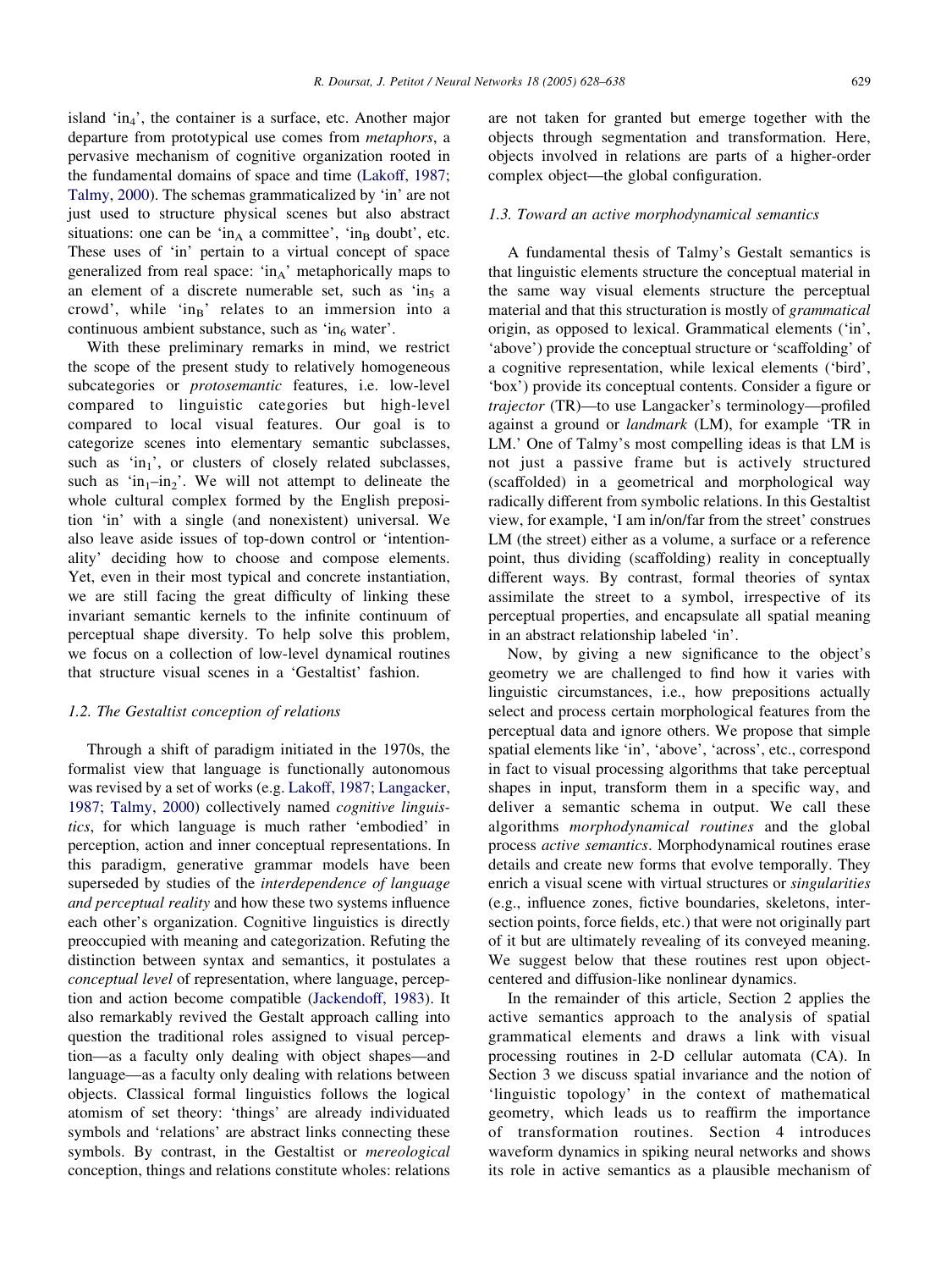<span id="page-2-0"></span>expansion-based morphology. This is further developed in Section 5 through two models of spatial scene categorization based on wave interaction and detection. We conclude in Section 6 by hinting at future work beyond the preliminary results presented here and pointing out the originality of our proposal compared to both current linguistic and neural modeling.

#### 2. Morphodynamical cellular automata

Numerous examples collected by Talmy show that grammatical elements are largely indifferent to the morphological details of objects or trajectories. Such invariance of meaning points to the existence of underlying visual-semantic routines that perform a drastic but targeted simplification of the geometrical data. We examine a representative sample that helps us introduce various types of data-reduction transforms essential to scene categorization.

## 2.1. Magnitude invariance  $\rightarrow$  multiscale analysis

Grammatical elements are fundamentally scale-invariant. The sentences 'this speck is smaller than that speck' and 'this planet is smaller than that planet' [\(Talmy, 2000, p.](#page-10-0) [25\)](#page-10-0) show that real distance and size do not play a role in the partitioning of space carried out by the deictics 'this' and 'that'. The relative notions of 'proximity' and 'remoteness' conveyed by these elements are the same, whether speaking of millimeters or parsecs. It does not mean, however, that grammatical elements are insensitive to metric aspects but rather that they can uniformly handle similar metric configurations at vastly different scales. Multiscale processing therefore lies at the core of Gestalt semantics and, interestingly, has also become a main area of research in computational vision (since [Mallat, 1989](#page-9-0)).

#### 2.2. Bulk invariance  $\rightarrow$  skeleton

Another form of magnitude invariance appears in the selective rescaling of some dimensions and not others. This is the case of thickness or bulk invariance. For example, 'the caterpillar crawled up along the filament/flagpole/redwood tree' [\(Talmy, 2000, p. 31](#page-10-0)) shows that 'along' is indifferent to the girth of LM and focuses only on its main axis or skeleton, parallel to the direction of TR's trajectory. Like multiscale analysis, skeleton transforms are widely used in machine vision and implemented using various algorithms. Studied by [Blum \(1973\)](#page-9-0) under the name 'medial axis transform' and by others as 'cut locus', 'stick figures', 'shock graphs' or 'Voronoi diagrams' (e.g. [Marr,](#page-9-0) [1982; Siddiqi, Shokoufandeh, Dickinson, & Zucker, 1999;](#page-9-0) [Zhu & Yuille, 1996](#page-9-0)), morphological symmetry plays a crucial role in theories of perception and is even considered a fundamental structuring principle of cognition

([Leyton, 1992](#page-9-0)). Skeletons indeed conveniently simplify and schematize shapes by getting rid of unnecessary details, while at the same time conserving their most important structural features. There is also experimental evidence that the visual system effectively constructs the symmetry axis of shapes ([Kimia, 2003; Lee, 2003\)](#page-9-0).

## 2.3. Continuity invariance  $\rightarrow$  expansion

Sentences such as 'the ball/fruit/bird is in the box/bowl/ cage' are good examples of the neutrality of the preposition 'in' with respect to the morphological details of the container. We propose that the active semantic effect of 'in' is to trigger routines that transform a scene in the following manner: the container LM ('bowl/cage') is closed by adding virtual parts to become a continuous spherical or blob-like domain, while the contained object TR ('fruit/ bird') expands by some contour diffusion process, irrespective of its detailed shape, until it collides with the boundaries of the closed LM. In fact, these two phases of the 'in' routine can often run in parallel: both TR and LM expand simultaneously until they reach each other's boundaries (Fig. 1). The expansion of LM naturally creates its own closure while providing an obstacle to the expansion of TR. Therefore, we propose the following active semantic definition of the prototypical 'containment' schema  $(in_1$ –in<sub>2</sub>' and closely related variants): a domain TR lies 'in' a domain LM if an isotropic expansion of TR is stopped by the boundaries of LM's own expansion.

A directly measurable consequence of this definition is the fact that no TR-induced activity will be detected on the borders of the visual field. This can be easily implemented in a 2-D square lattice, three-state CA (Fig. 1). The final boundary line between the domains is approximately equal to the skeleton of the complementary space between the



Fig. 1. Detection of a Proto-'in' Schema in a 2-D CA. We use a  $100 \times 100$ , 3-state lattice: 1 for TR (black), 2 for LM (gray) and 0 for the ambient space (white). A simple diffusion rule requires that a 0 cell adopt the state of any non-0 nearest neighbor, if it exists. Starting with any two initial TR and LM domains and stopping when the total TR activity is constant, the lattice quickly converges to an attractor characterized by two contiguous domains of 1's and 2's. TR's expansion is blocked by LM's expansion from reaching the borders despite discontinuities in LM. (a) 'The ball in the box' converges in 21 steps. (b) 'The bird in the cage,' in 27 steps.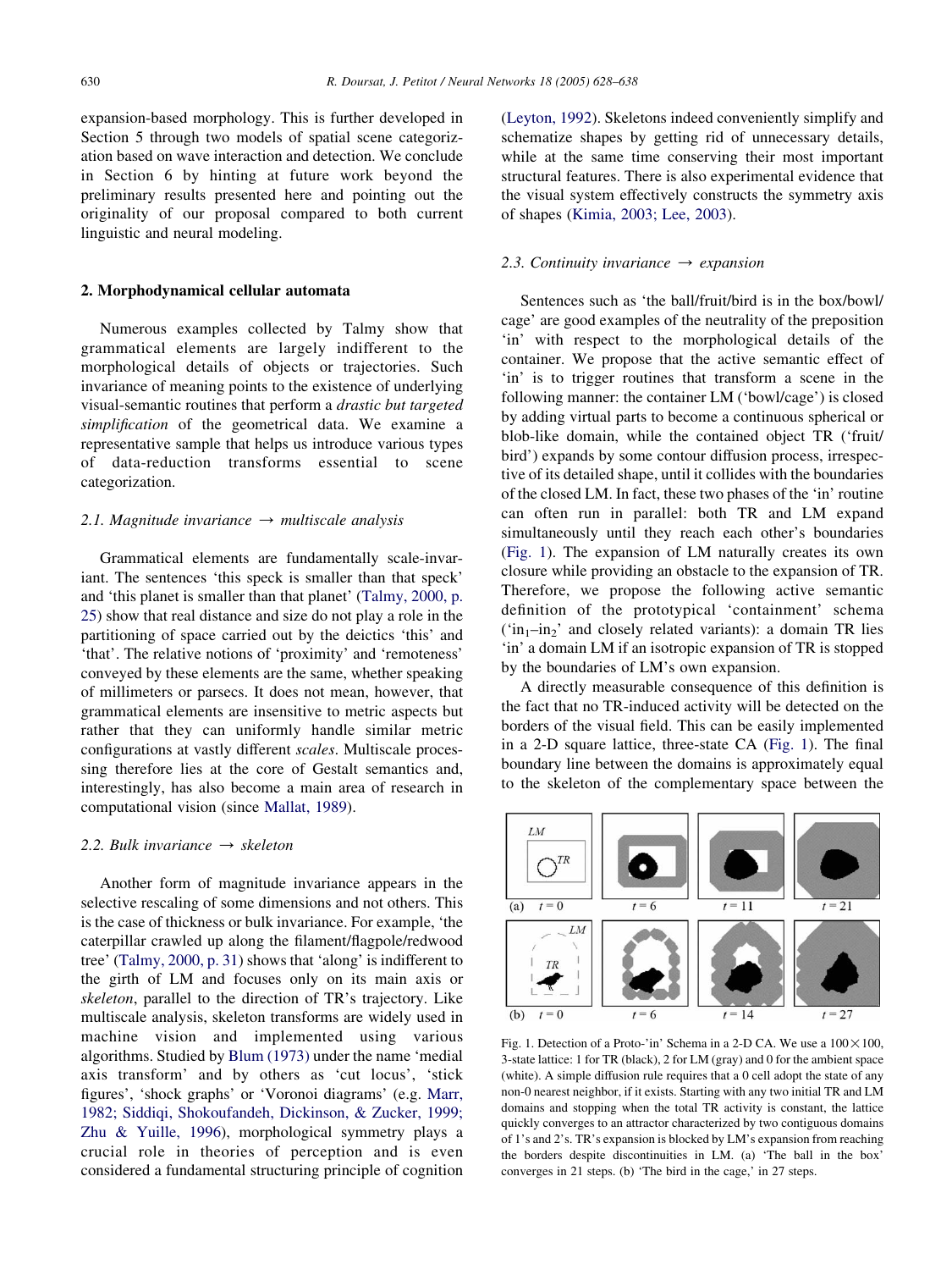<span id="page-3-0"></span>objects, also called skeleton by influence zones or SKIZ. In the case of the containment schema, the SKIZ surrounds TR and no cell on the borders is in TR's state 1. The sheer absence of TR activity on the borders is a robust feature that contributes to categorize the scene as 'in'. It illustrates a typical morphodynamical routine at the basis of our 'perceptual-semantic' classifier ([Doursat & Petitot, 1997\)](#page-9-0).

## 2.4. Translation invariance

Another example, 'the lamp is above the table', can be processed in the same way: the simultaneous expansion of TR and LM creates a roughly horizontal SKIZ line in the center of the image (Fig. 2). This time, the key classification feature is the absence of TR activity on the bottom border of the field, in conjunction with high TR activity on the top border and partial presence on the sides. This property is conserved by translation of TR in a broad region of space. Prototypical 'above' is one example of the generic 'partition' schema that includes elements such as 'below', 'beside', 'behind' and 'in front of' (viewed in 3-D).

Although rather simple, the double expansion process that we propose for the 'containment' and 'partition' schemas is nonetheless crucial and leads us to introduce the following general principles of active semantic morphodynamics: (i) objects have a tendency to occupy the whole space; (ii) objects are obstacles to each other's expansion. Through the action of structuring routines, the common space shared by the objects is divided into influence zones. Image elements cooperate to propagate activity across the field and inhibit activity from other sources.

## 2.5. Shape invariance  $\rightarrow$  singularities

Talmy clearly shows that salient aspects of shapes are simply not taken into account by grammatical elements. In the sentences 'I zigzagged/circled/dashed through the woods' ([Talmy, 2000](#page-10-0), p. 27), the trajectory of TR, whether made of segments, curves or one straight line, ultimately joins two opposite (and possibly virtual) sides of an extended domain LM. In our active semantic view, the element 'through' creates a sharp schematization of TR in two steps: (1) tubification—a limited outward expansion convexifying the object—followed by



Fig. 2. Detection of a Proto-'above' Schema in a 2-D CA. We use the same lattice as [Fig. 1.](#page-2-0) (a) LM's expansion prevents TR's expansion from reaching the bottom border. (b) Same effect when LM and TR are not vertically aligned, so that part of TR is directly facing the bottom border.



Fig. 3. Detection of a Proto-'through' Schema in a 2-D CA (same as [Fig. 1](#page-2-0)). A tubification followed by a skeletonization is performed separately on TR (20 steps) and LM (52 steps), revealing an intersection point.

(2) skeletonization—the reverse inward expansion eroding the object down to its central symmetry axis. At the same time, it does the same with LM: the texture is first erased, then the domain is skeletonized (Fig. 3). The grammatical perspective enforced by 'through' thus reduces the detailed trajectory of TR or texture of LM to mere fluctuations around their medial axes. Finally, the characteristic feature of the 'through' schema lies at the intersection of the two skeletons.

Fig. 4 illustrates another scenario, TR 'out of' LM ('the ball out of the box'). In this case, the T-junction in the SKIZ between TR and LM accelerates away from TR and eventually disappears as TR exits the interior of LM. Again, this is a very robust bifurcation phenomenon, independent of the detailed shapes or trajectories of the objects.

In these two examples, 'through' and 'out of', the spatial relation between the objects is inferred from virtual singularities in the boundaries of the objects' territories. These singularities and their dynamical evolution are important clues that constitute the characteristic 'signature' of the spatial relationship ([Petitot, 1995](#page-9-0)). Transformation routines considerably reduce the dimensionality of the input space, literally 'boiling down' the input images to a few critical features. A key idea is that singularities encode a lot of the image's geometrical information in an extremely compact and localized manner.

In summary, after the morphodynamical routines have transformed the scene according to the expansion principles (i) and (ii), several types of characteristic features can be detected to contribute to the final categorization: (iii) presence or absence of activity on the borders; (iv) intersection of skeletons; (v) singularities in the SKIZ boundary line. Our active semantic approach proposes a link between the 'things-relations-events' trilogy of cognitive



Fig. 4. Detection of a Proto-'out of' Schema in a 2-D CA. Each image is equivalent to the last step of [Figs. 1 and 2,](#page-2-0) with TR and LM pasted on top. The influence domains of the ball and box are displayed in gray levels reflecting the distance to the objects (the farther, the darker). The sequence of images, in which TR moves out of LM, reveals a dynamical bifurcation (or 'phase transition', or 'catastrophe') as the singularity formed by the Tjunction in the SKIZ boundary line disappears (shown by arrows).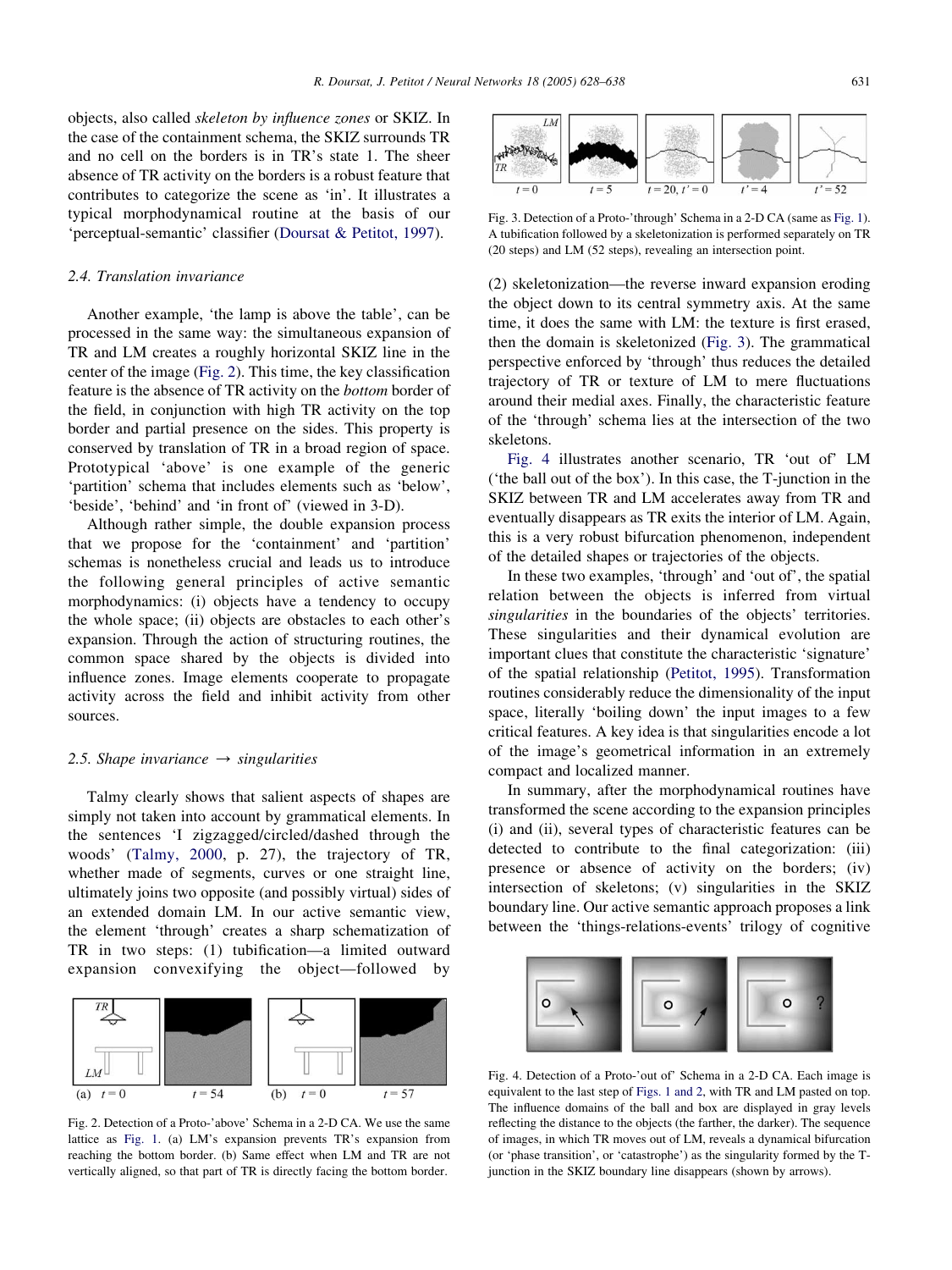grammar ([Langacker, 1987\)](#page-9-0) and the 'domains-singularitiesbifurcations' trilogy of morphodynamical visual processing ([Petitot, 1995](#page-9-0)). We suggest that the brain might rely on dynamical activity patterns of this kind to perform invariant spatial categorization.

## 3. What is 'cognitive topology'?

The core invariance of spatial meaning reviewed above is sometimes referred to as the 'linguistic form of topology' or 'cognitive topology'. Like mathematical topology (MT), language topology (LT) is magnitude and shape-neutral, yet in a way more abstract and less abstract at the same time ([Talmy, 2000, p. 30\)](#page-10-0). In some areas, LT has a greater power of generalization than MT. For example, 'in' closes the missing parts of 'cage' and 'bowl' to make them like a 'box'. In other cases, however, LT preserves metric ratios and limits distortions in a stricter sense than MT. For example, the lexical elements 'cup' and 'plate' have distinct uses, although a plate is a flatter cup. The grammatical element 'across' also exhibits subtle metric constraints in its applicability: 'he swam across the pool lane' implies that the swimmer's trajectory crosses the rectangle of water parallel to its short side, not its long side. Thus, because of these discrepancies LT has actually little to do with MT.

In geometry, one can identify six main levels of increasing structural constraints: sets (points), topological ('glued' points), differentiable ('smooth' objects), conformal (angle-preserving), metric (distance, e.g. Riemannian) and linear (vectors, e.g. Euclidean) spaces. We think that LT does not correspond to any of these levels or intermediate levels. In reality, the active conception of semantics presented above leads us to consider interlevel transformations, i.e. processes starting at one level and going up or down the hierarchy. For example, a convexification routine makes objects smoother and 'rounder': it discards most of the objects' metric properties, therefore seems to go down, towards the 'soft' topological levels. Yet, at the same time, the convex classes it creates are more 'rigid' than the original objects because, precisely, mappings at their level must preserve convexity. Therefore, convex classes also belong to the higher metric levels. This illustrates the subtle interplay between impoverishment of details and rigidification of structures. Active semantics is neutral toward shape or continuity but it transforms objects into prototypes, which by nature are more metrically constrained. One could say that schematization and categorization replace 'soft complex' forms (e.g. intricate amoeboid blobs) with 'rigid simple' ones (e.g. spheres). Here, lies the puzzling apparent paradox of LT.

In summary, what is called 'topology' in Gestalt semantics and cognitive grammar actually corresponds to a family of morphological operators, as reviewed in Section 2. These operators are similar to the basic

operations of dilation and erosion defined in 'the mathematical morphology' (MM) of [Serra \(1982\)](#page-10-0). Dilation and erosion can be combined to obtain the closure (filling small gaps), opening (pruning thin segments) or skeleton of a shape. Thus, MM is better suited than MT as a 'toolbox' for an active-semantic LT.

## 4. Waves in spiking neural networks

#### 4.1. Dynamic pattern formation in excitable media

Elaborating upon this first morphodynamical model, we now establish a parallel with neural modeling. Our main hypothesis is that the transition from analog to symbolic representations of space might be neurally implemented by traveling waves in a large-scale network of coupled spiking units, via the expansion processes discussed above (see [Fig. 6](#page-5-0) for a preview). There is a vast cross-disciplinary literature, revived by [Winfree \(1980\)](#page-10-0), on the emergence of ordered patterns in excitable media and coupled oscillators. Traveling or kinematic waves are a frequent phenomenon in nonlinear chemical reactions or multicellular structures (e.g. [Swinney & Krinsky, 1991](#page-10-0)), such as slime mold aggregation, heart tissue activity, or embryonic pattern formation. Across various dynamics and architectures, these systems have in common the ability to reach a critical state from which they can rapidly bifurcate between randomness or chaos and ordered activity. To this extent, they can be compared to 'sensitive plates', as certain external patterns of initial conditions (chemical concentrations, food, electrical stimuli) can quickly trigger internal patterns of collective response from the units.

We explore the same idea in the case of an input image impinging on a layer of neurons and draw a link between the produced response and categorical invariance. In the framework proposed here, a visual input is classified by the qualitative behavior of the system, i.e. the presence or absence of certain singularities in the response patterns.

### 4.2. Spatiotemporal patterns in neural networks

During the past two decades, a growing number of neurophysiological recordings have revealed precise and reproducible temporal correlations among neural signals and linked them with behavior [\(Abeles, 1982; Bialek,](#page-9-0) [Rieke, de Ruyter van Steveninck, & Warland, 1991;](#page-9-0) [O'Keefe & Recce, 1993](#page-9-0)). Temporal coding [\(von der](#page-10-0) [Malsburg, 1981\)](#page-10-0) is now recognized as a major mode of neural transmission, together with average rate coding. In particular, quick onsets of transitory phase locking have been shown to play a role in the communication among cortical neurons engaged in a perceptual task (Gray, König, [Engel, & Singer, 1989\)](#page-9-0).

While most experiments and models involving neural synchronization were based on zero-phase locking among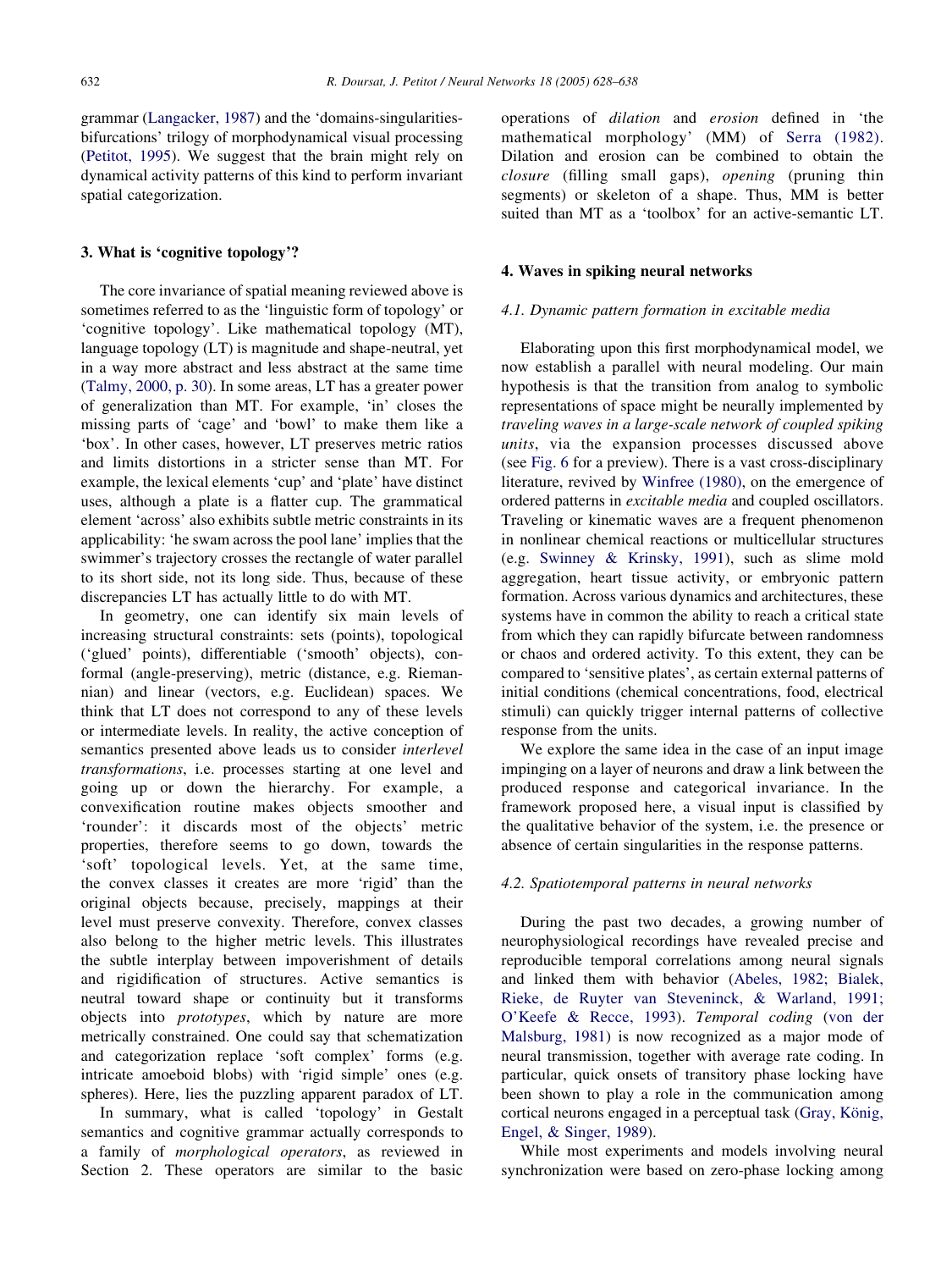<span id="page-5-0"></span>coupled oscillators (e.g., Campbell & Wang, 1996; König & [Schillen, 1991](#page-9-0)), delayed correlations have also been observed ([Abeles, 1982, 1991\)](#page-9-0). These nonzero-phase locking modes of activity correspond to reproducible rhythms, or waves, and could be supported by connection structures called synfire chains [\(Abeles, 1982; Ikegaya](#page-9-0) [et al., 2004\)](#page-9-0). [Bienenstock \(1995\)](#page-9-0) construes synfire chains as the physical basis of elementary 'building blocks' that compose complex cognitive representations: synfire patterns exhibit compositional properties [\(Abeles, Hayon,](#page-9-0) [& Lehmann, 2004; Bienenstock, 1996](#page-9-0)), as two waves propagating on two chains in parallel can lock and merge into one single wave by growing cross-connections between the chains (in a 'zipper' fashion). In this theory, spatiotemporal patterns in long synfire chains would thus be analogous to proteins that fold and bind through conformational interactions.

The present work construes wave patterns differently: we look at their emergence on regular 2-D lattices of coupled oscillators to implement the expansion dynamics of our morphodynamical spatial transformations. Compared to the traditional blocks of synchronization, i.e. the phase plateaus often used in segmentation models, we are also more interested in traveling waves, i.e. phase gradients.

## 4.3. Wave propagation and morphodynamical routines

A possible neural implementation of the morphodynamical engine at the core of our model relies on a network of individual spiking neurons, or local groups of spiking neurons (e.g. columns), arranged in a 2-D lattice similar to topographic cortical areas, with nearest-neighbor coupling. Each unit obeys a system of differential equations that exhibit regular oscillatory behavior in a certain region of parameter space. Various combinations of oscillatory dynamics (relaxation, stochastic, reaction-diffusion, pulsecoupled, etc.) and parameters (frequency distribution, coupling strength, etc.) are able to produce waveform activity, however, it is beyond the scope of the present work to discuss their respective merits. We want here to point out the generality of the wave propagation phenomenon, rather than its dependence on a specific model.

For practical purposes, we use Bonhoeffer-van der Pol (BvP) relaxation oscillators [\(FitzHugh, 1961\)](#page-9-0). Each unit  $i$  is located on a lattice point  $x_i$  and described by a pair of variables  $(u_i, v_i)$ . Unit *i* is locally coupled to neighbor units *j* within a small radius  $r$  and may also receive an input  $I_i$ :

$$
\begin{cases} \n\dot{u}_i = c(u_i - u_i^3/3 + v_i + z) + \eta + k \sum_j (u_j - u_i) + I_i \\
\dot{v}_i = (a - u_i - bv_i)/c + \eta\n\end{cases}
$$
\n(1)

where  $\eta$  is a Gaussian noise,  $||x_i - x_j|| < r$  and  $I_i = 0$  or a constant I. Parameters are tuned as in Fig. 5(a), so that individual units are close to a bifurcation in phase space between a fixed point and a limit cycle, i.e. one spike



Fig. 5. Typical Firing Modes of a Stochastic BvP Relaxation Oscillator. Plots show  $u(t)$ , solution of Eq. (1) with  $a = 0.7$ ,  $b = 0.8$ ,  $c = 3$ ,  $\eta > 0$ ,  $k = 0$ ,  $I =$ 0. (a) Sparse stochastic firing at  $z=-.2$  (spikes are upside-down). (b) Quasi-periodic firing at  $z=-.4$ . At critical value  $z_c=-.3465$ , without noise, there is a bifurcation from a stable fixed point  $u \approx 1$  to a limit cycle.

emission. They are excitable in the sense that a small stimulus causes them to jump out of the fixed point and orbit the limit cycle, during which they cannot be disturbed again.

Fig. 6(b) shows waves of excitation in a network of coupled BvP units created by the schematic scene 'a small blob above a large blob'. Block impulses of spikes trigger wave fronts of activity that propagate away from the object contours and collide at the SKIZ boundary between the objects. These fronts are 'grass-fire' traveling waves, i.e. single-spike bands followed by refraction and reproducing only as long as the input is applied. Under the nonlinear dynamics, waves annihilate when they meet, instead of adding up. Fig. 6(a) shows the same influence zones obtained by mutual expansion in a CA, as seen in Section 2 ([Fig. 2](#page-3-0)). Again, there is convincing perceptual and neural evidence for the significant role played by this virtual SKIZ structure and propagation in vision [\(Kimia, 2003\)](#page-9-0).



Fig. 6. Realizing Morphodynamical Routines in a Spiking Neural Network. (a) SKIZ obtained by diffusion in a  $64 \times 64$  3-state CA, as in [Fig. 2](#page-3-0). (b) Same SKIZ obtained by traveling waves on a  $64 \times 64$  lattice of coupled BvP oscillators in the regime of Fig. 5(a) with  $\eta=0$ , connectivity radius  $r=2.3$ and coupling strength  $k=0.04$ . Activity u is shown in gray levels, brighter for lower values, i.e. spikes  $u < 0$ . Starting with uniform resting potentials  $u \approx 1$  (or weak stochastic firing with noise  $\eta > 0$ ), an input image is continuously applied with amplitude  $I = -0.44$  in both TR and LM domains. This amounts to shifting z to a subcritical value  $z = -0.3467 < z_c$ , thus throwing the BvP oscillators into periodic firing mode (Fig. 5(b)). This in turn creates traveling waves in the rest of the network.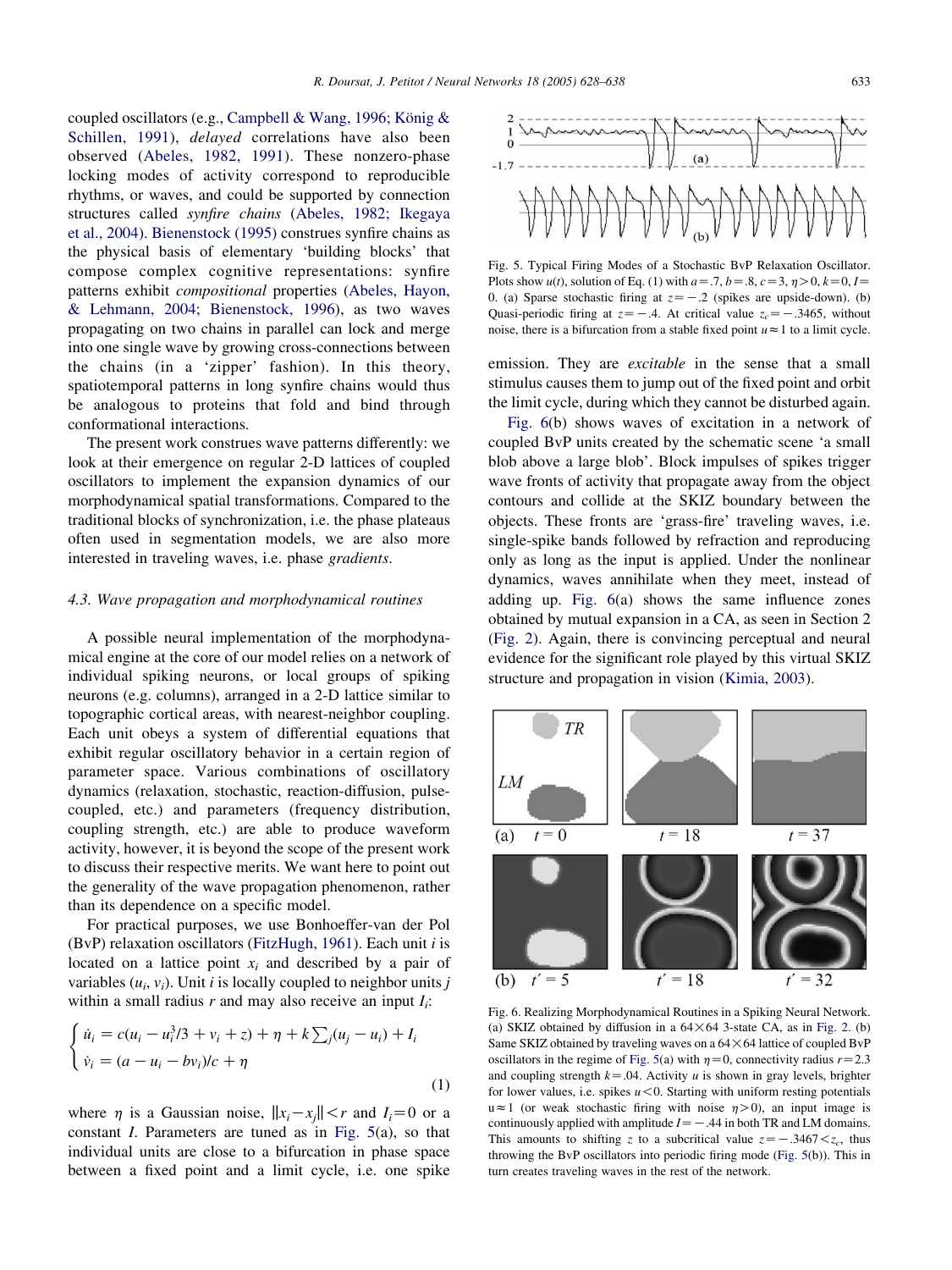## <span id="page-6-0"></span>5. Two wave-based categorization models

We now show how wave dynamics can support the categorization of spatial schemas by proposing two models based on the principles discussed in Section 2. First, waves implement the expansion-based transformations stated in principles (i)–(ii), then the detection of global activity or singularities created by the wave collisions is based on principles  $(iii)$ – $(v)$ . One wave model implements the border detection principle (iii) used in the 'containment' ([Fig. 1](#page-2-0)) and 'partition' [\(Fig. 2\)](#page-3-0) schemas. The second model focuses on the SKIZ singularities and 'signature' detection principle (v), which can be used as a complement or alternative to border detection. In this case, we illustrate SKIZ detection with the same 'above' schema as in border detection.

#### 5.1. Border detection with cross-coupled lattices

Detecting the presence or absence of TR activity on the borders of the image, as for 'in' or 'above', is not possible in the single lattice of [Fig. 6\(](#page-5-0)b) because the waves triggered by TR and LM cannot be distinguished from each other. However, as discussed earlier in Section 4, a number of models have shown that lattices of coupled oscillators can also carry out segmentation from contiguity by exploiting a simpler form of temporal organization in the lattice: zerophase synchronization or 'temporal tagging'. We take here these results as the starting point of our simulation and assume that the original input layer is now split into two distinct sublayers, each holding one component of the scene. Thus, after a preliminary segmentation phase (not presented here), TR and LM are forwarded to layers  $L_{TR}$  and  $L_{LM}$ , where they generate wave fronts separately (Fig. 7). Mutual wave interference and collision is then recreated by *crosscoupling* the layers: unit *i* in layer  $L_{TR}$  is not only connected to units *j* in  $L_{TR}$  inside a neighborhood of radius *r*, but also to units  $j'$  in  $L_{LM}$  inside a neighborhood of radius r'.



Fig. 7. Detection of the 'above' Schema by Mutually Inhibiting Waves. Two 64  $\times$  64 lattices of BvP units,  $L_{TR}$  and  $L_{LM}$ , are internally coupled and cross-coupled according to Eq. (2) and its symmetrical version, with  $r=$  $r' = 2.3$ ,  $\eta = 0$ ,  $k = .03$ ,  $k' = -.03$ . (a) Single wave fronts obtained by injecting a pulse input  $I = -.44$  in TR and LM for  $0 \le t < 2$  (10 time steps  $dt = 0.2$ . (b) Multiple wave fronts obtained by applying the same input amplitude indefinitely. In both cases, no spike reaches the bottom of  $L_{TR}$ .

The modified dynamics is therefore:

$$
\dot{u}_i^{\text{TR}} = F(u_i^{\text{TR}}) + k \sum_j \left( u_j^{\text{TR}} - u_i^{\text{TR}} \right)
$$
  
+ 
$$
k' \sum_{j'} \left( u_{j'}^{\text{LM}} - u_i^{\text{TR}} \right) + I_i^{\text{TR}}
$$
 (2)

where  $F(u)$  is the right hand side of Eq. (1) without k and I terms. A symmetrical relation holds for  $u_i^{\text{LM}}$ , swapping TR and LM. Variables  $v_i$  are not coupled and obey Eq. (1) as before. The net effect is shown in Fig. 7: the spiking wave fronts created by TR are cancelled by LM's wave fronts and never reach the bottom border of  $L_{TR}$ , while hitting the top and partly the sides. This could be easily detected by external cells receiving afferents from the border units and linked to an 'above' response (not presented here). Again, the invisible collision boundary line is the SKIZ, which we now examine more closely in the next network model.

#### 5.2. SKIZ signature detection with complex cells

Border activity provides a simple categorization mechanism but is generally not sufficient. Alone, it does not allow to distinguish among similar but nonoverlapping protoschemas, such as the ones in Fig. 8. This is where the properties of the SKIZ can help. For example, the concave or convex shape of the SKIZ is able to separate (b) and (c). For (a) and (d), one should also take into account the *flow* velocity along the SKIZ ([Blum, 1973](#page-9-0)). Indeed, the dynamics of coupled spiking units ([Fig. 6](#page-5-0)(b)) is richer than the morphological model (Fig.  $6(a)$ ) because it contains specific patterns of activity that are absent from a static geometric line. In particular, the wave fronts highlight a secondary flow of propagation along the SKIZ line, which travels away from the focal shock point with decreasing speed on either branch. The focal point (where the bright band is at its thinnest in [Fig. 6](#page-5-0)(b),  $t' = 32$ ) is the closest point to both objects and constitutes a local optimum along the SKIZ. While a great variety of object pairs produce the same static SKIZ, the speed and direction of flow along the SKIZ vary with the objects' relative curvature and proximity to each other. For example, a vertical SKIZ segment flows outward between brackets



Fig. 8. Four Prototypical Horizontal Partition Schemas. In each case, TR (light gray) and LM (dark gray) are displayed with their SKIZ line (black). (a–c) English 'above'. (b) Mixtec 'siki': LM is horizontally elongated [\(Regier, 1996](#page-10-0)). (c) French 'par-dessus': TR is horizontally elongated and covers LM. (d) English 'on top of': TR is in contact with LM. A simple border-based detection would give the same output in all cases.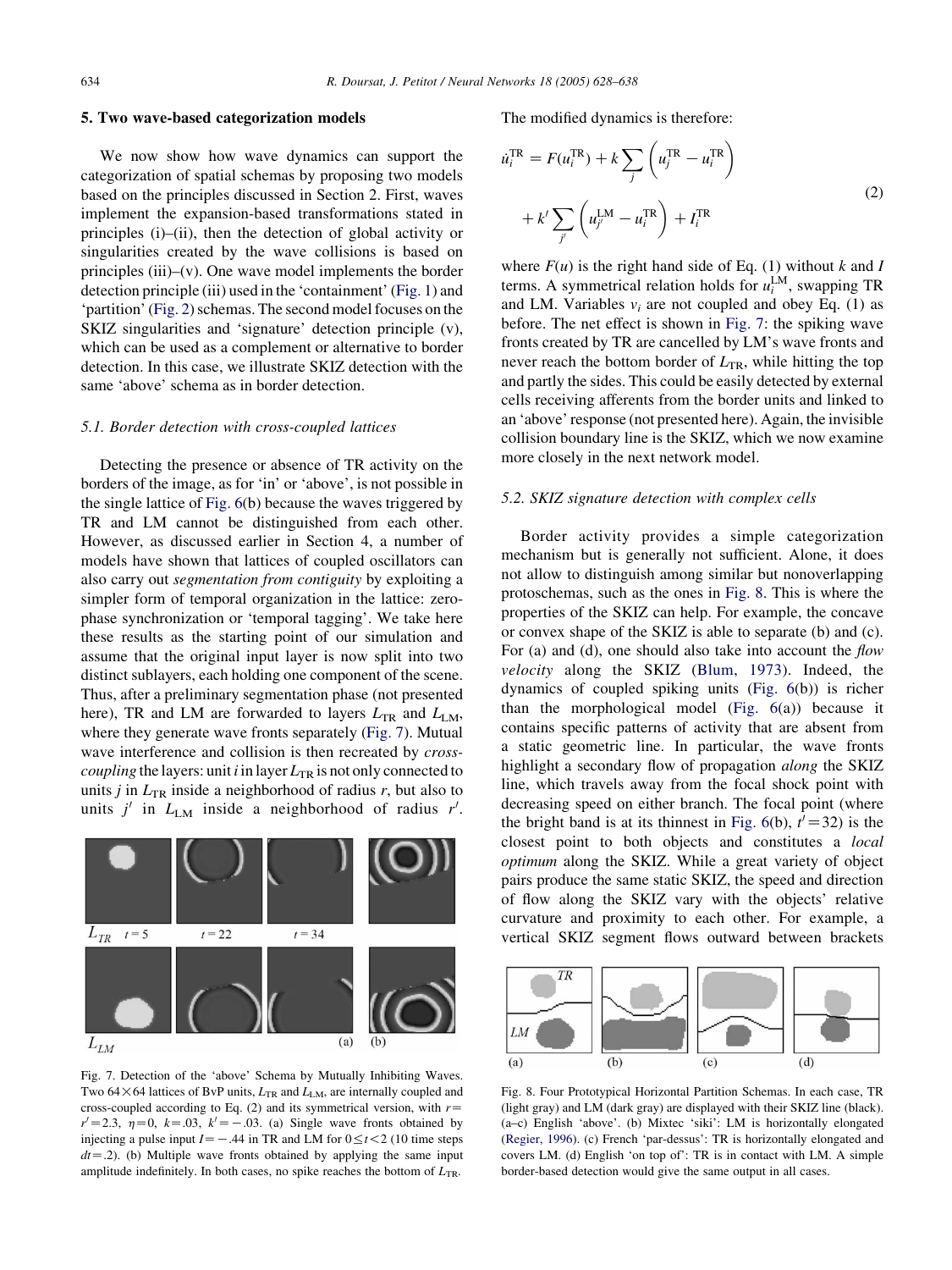facing their convex sides  $\vert$ , whereas it flows inward between reversed brackets (1). This refined information is revealed by wave propagation.

In order to detect the focal points and flow characteristics (speed, direction) of the SKIZ, we propose in this model additional layers of detector neurons similar to the so-called 'complex cells' of the visual system. These cells receive afferent contacts from local fields in the input layer and respond to segments of moving wave bands, with selectivity to their orientation and direction. More precisely, the spiking neural network presented in Fig. 9 is a three-tier architecture comprising: (a) two input layers, (b) two middle layers of orientation and direction-selective 'D' cells, and (c) four top layers of coincidence 'C' cells responding to specific pairwise combinations of D cells. (These are not literally cortical layers but could correspond to functionally distinct cortical areas.) As in the previous model, TR and LM are separated on two independent layers (Fig. 9(a)). In this particular setup, however, there is no cross-coupling between layers and the waves created by TR and LM do not actually interfere or collide. Rather, the regions where wave fronts coincide 'vertically' (viewing layers  $L_{TR}$  and  $L_{LM}$ superimposed) are captured by higher feature cells in two



Fig. 9. SKIZ Detection in a Three-Tier Spiking Neural Network Architecture. (a) Input layers show single traveling waves as in [Fig. 7\(](#page-6-0)a), except that there is no cross-coupling and potentials are thresholded to retain only the spikes  $u \le 0$ . (b) Orientation and direction-selective cells. Each D layer is shown as 8 sublayers (smaller squares) of cells selective to orientation  $\theta = k\pi/4$ , with  $k=8...1$  from the top, clockwise. (c) Pairwise coincidence cells. Each cell in  $C_1(\theta)$  is connected to a half-disc neighborhood in  $D_{TR}(\theta)$  and its complementary half-disc in  $D_{LM}(\theta - \pi)$ , rotated at angle  $\theta$ . For example: a cell in  $C_1(0)$  (illustrated by the icon on the right of  $C_1$ ) receives afferents from a horizontal bar of  $D_{TR}(0)$  cells in the lower half of its receptive field, and a bar of  $D_{LM}(\pi)$  cells in the upper half. Same for  $C_2(0)$ , swapping TR/LM and upper/lower. Similarly,  $C_3(\theta)$  cells are half-connected to  $D_{TR}(\theta)$  and to  $D_{LM}(\theta - \pi/2)$ , with orthogonal bars (swapping TR/LM for  $C_4$ ). The net output is sparse activity confined to  $C_1(\pi)$ ,  $C_2(0)$ ,  $C_3(3\pi/4)$  and  $C_4(-\pi/4)$ . We use only global  $C_i$  activity: in reality,  $C_1$  cells fire first when the two wave fronts meet, then  $C_2$  cells when they separate again, and finally  $C_3$  and  $C_4$  cells in rapid succession when the arms cross. This precise rhythm of  $C_i$  spikes could also be exploited in a finer model.

direction-selective layers,  $D_{TR}$  and  $D_{LM}$  (Fig. 9(b)), and four coincidence-detection layers,  $C_{1-4}$  (Fig. 9(c)). Layer  $D_{TR}$ receives afferents only from  $L_{TR}$ , and  $D_{LM}$  only from  $L_{LM}$ . Layers  $C_i$  are connected to both  $D_{TR}$  and  $D_{LM}$  through split receptive fields: half of the afferent connections of a C cell originate from a half-disc in  $D_{TR}$  and the other half from its complementary half-disc in  $D_{LM}$ .

In the intermediate  $D$  layers, each point contains a family of cells or 'jet' similar to multiscale Gabor filters. Viewing the traveling waves in layers  $L$  as moving bars, each  $D$  cell is sensitive to a combination of bar width  $\lambda$ , speed s, orientation  $\theta$  and direction of movement  $\phi$ . In the simple wave dynamics of the L layers,  $\lambda$  and s are approximately uniform. Therefore, a jet of  $D$  cells is in fact single-scale and indexed by one parameter  $\theta=0...2\pi$ , with the convention that  $\phi = \theta + \pi/2$ . Typically, 8 cells with orientations  $\theta = k\pi/4$  are sufficient. Each sublayer  $D_{TR}(\theta)$  thus detects a portion of the traveling wave in  $L_{TR}$  (same with LM). Realistic neurobiological architectures generally implement direction-selectivity using inhibitory cells and transmission delays. In our simplified model, a  $D(\theta)$  cell is a 'cylindrical' filter, i.e. a temporal stack of discs containing a moving bar at angle  $\theta$  (Fig. 9(b), center of D layers): it sums potentials from afferent L-layer spikes spatially and temporally, and fires itself a spike above some threshold.

Among the four top layers (Fig. 9(c)),  $C_1$  detects converging parallel wave fronts,  $C_2$  detects diverging parallel wave fronts, and  $C_3$  and  $C_4$  detect crossing perpendicular wave fronts. Like the  $D$  layers, each  $C_i$ layer is subdivided into 8 orientation sublayers  $C_i(\theta)$ . Each cell in  $C_1(\theta)$  is connected to a half-disc neighborhood in  $D_{TR}(\theta)$  and the complementary half-disc in  $D_{LM}(\theta-\pi)$ , where the half-disc separation is at angle  $\theta$ . The net output of this hierarchical arrangement is a signature of coincidence detection features providing a very sparse coding of the original spatial scene. The input 'above' scene is eventually reduced to a handful of active cells in a single orientation sublayer  $C_i(\theta)$  for each  $C_i$ :  $C_1(\pi)$ ,  $C_2(0)$ ,  $C_3(3\pi/4)$  and  $C_4(-\pi/4)$  (Fig. 9(c)).

In summary, the active cells in  $C_1$  and  $C_2$  reveal the focal point of the SKIZ, which is the primary information about the scene, while  $C_3$  and  $C_4$  reveal the outward flow on the SKIZ branches, which can be used to distinguish among similar but nonequivalent concepts. This sparse SKIZ signature is at the same time characteristic of the spatial relationship and largely insensitive to shape details. For example: 'below' yields  $C_1(0)$  and  $C_2(\pi)$ ; 'on top of' ([Fig. 8\(](#page-6-0)d)) yields  $C_2(0)$ like 'above' but no  $C_1$  activity because TR and LM are contiguous (wave fronts can only separate at the contact point, not join); 'par-dessus' with a convex SKIZ facing up ([Fig. 8](#page-6-0)(c)) yields  $C_3(\pi)$  and  $C_4(-\pi/2)$ , etc. Note that the actual regions of  $C_i(\theta)$  where cells are active (e.g. the location of the SKIZ branches in the south–west and south–east quadrants of [Fig. 8](#page-6-0)(c)) are sensitive to translation and therefore are not good invariant features.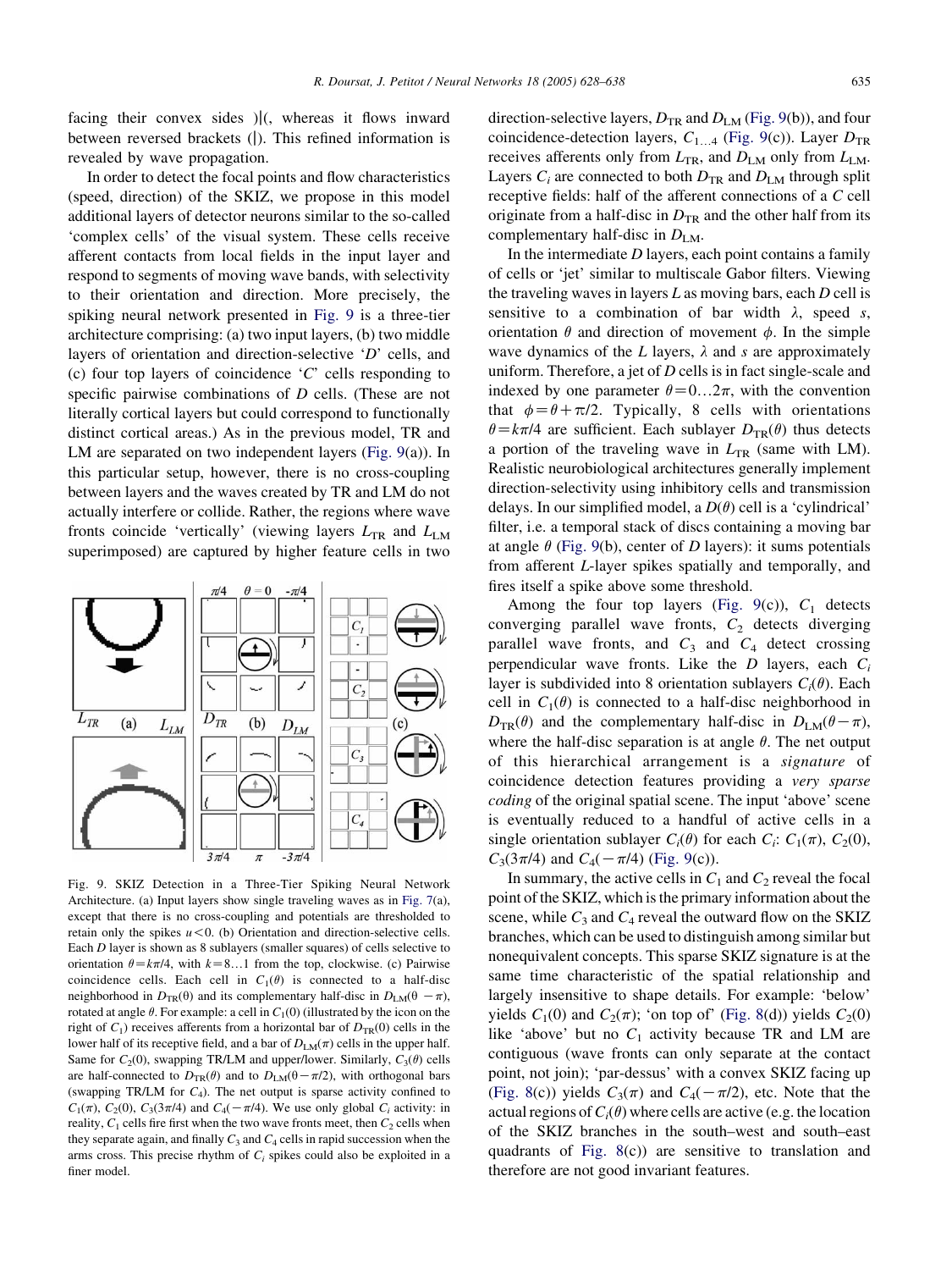## 6. Discussion

We have proposed a dynamical approach to cognitive linguistics drawing from morphological CA and spiking neural networks. We suggest that spatial semantic categorization can be supported by an expansion-based dynamics, such as activity diffusion or wave propagation. Admittedly, the few results we have presented here are not particularly surprising given the relative simplicity and artificiality of the models. However, we hope that this preliminary study will be a starting point for more efficient or plausible network architectures exploring the interface between highlevel vision and symbolic knowledge.

# 6.1. Future work

- (1) Wave Dynamics and Scene Database: we want to conduct a more systematic investigation of the morphodynamical routines and their link with protosemantic classes. Similarly to [Regier \(1996\),](#page-10-0) a database of schematic image/label pairs representing a broad cross-linguistic variety of spatial elements could be used to assess the level of invariance of the singularities and their robustness to noise.
- (2) Real Images and Low-Level Vision: currently, our primary material consists of presegmented schematic images. It could be extended to real-world examples by using low-level image processing techniques based on edge contiguity and texture. Segmentation models such as nonlinear diffusion ([Whitaker, 1993](#page-10-0)), variational boundary/domain optimization [\(Mumford & Shah,](#page-9-0) [1989\)](#page-9-0) or temporal phase tagging (König & Schillen, [1991\)](#page-9-0) have proven that shapes can be separated from the background in a bottom-up way without prior knowledge, if the scene is not too cluttered.
- (3) Learning the Semantics from the Protosemantics: semantic classes are intrinsically fuzzy: as TR moves around LM and their SKIZ rotates, when is TR no longer 'above' but 'beside' or 'below' LM? Different languages also divide space differently: for example, 'on'corresponds in German either as 'auf' (top contact) or as 'an' (side contact). Intra- and cross-linguistic boundaries could be learned using known image/response pairs. Our morphodynamical routines already considerably reduce the dimensionality of the input space by mapping images to a few singularities. In a final step, the same universal pool of protosemantic features could be combined in various ways to form full-fledged semantic classes using statistical estimation methods. What is critical, however, is how well the elementary routines map the examples into optimally separable clusters ([Geman,](#page-9-0) [Bienenstock, & Doursat, 1992\)](#page-9-0). Applying learning methods directly to the original image space or to irrelevant features would evidently be fruitless.
- (4) Verb Processes and Bifurcation Events: another important challenge are the temporal processes and events

of verbal scenarios. The singularities created by fast wave activity can themselves evolve on a slower timescale ([Fig. 4\)](#page-3-0). Short animated clips of moving TR's and LM's could be categorized into archetypal verbs, e.g. 'give' or 'push', based on an important family of psychological experiments about the perception of causality and animacy. Landmark studies (see [Scholl & Tremoulet,](#page-10-0) [2000](#page-10-0)) have shown that movies involving simple geometrical figures were spontaneously interpreted by human subjects as intentional actions. For example, a few triangles and circles moving around a square strongly tend to elicit verbal statements such as 'chase', 'hide', 'attack', 'protect', etc.

(5) Complex Scenes: after treating single schemas separately, we also want to show how multiple schemas can be evoked simultaneously and assembled to form complex scenarios. This addresses the *compositionality* of semantic concepts, or 'binding problem' ([von der Malsburg,](#page-10-0) [1981](#page-10-0)). Our ultimate goal is to explain mental imagery in terms of structured compositions of morphodynamical routines.

## 6.2. Original points of this proposal

- (1) Bringing Large-Scale Dynamical Systems to Cognitive Linguistics: despite their deep insights into the conceptual and spatial organization of language, cognitive grammars still lack mathematical and computational foundations. Our project is among few attempts to import spatiotemporal connectionist models into linguistics and spatial cognition. Other authors (e.g. [Regier, 1996; Shastri & Ajjanagadde, 1993](#page-10-0)) have pursued the same objectives, but use small 'hybrid' artificial neural networks, where nodes already carry geometrical or symbolic features. We work at the finegrained level of numerous spatially arranged units.
- (2) Addressing Semantics in CA and Neural Networks: conversely, our work is also an original proposal to apply large-scale lattices of cellular automata or neurons to high-level semantic feature extraction. These bottom-up systems are usually exploited for low-level image processing or visual cortical modeling, or both—e.g. Pulse-Coupled Neural Networks ([Johnson, 1994](#page-9-0)) or Cellular Neural Networks ([Chua &](#page-9-0) [Roska, 1998\)](#page-9-0). Shock graphs and medial axes are also used in computer vision models of object recognition ([Siddiqi, Shokoufandeh, Dickinson, & Zucker, 1999;](#page-10-0) [Zhu & Yuille, 1996\)](#page-10-0), but with the concern to preserve and match object shapes, not erase them. [Adamatzky](#page-9-0) [\(2002\)](#page-9-0) also envisions collision-based wave dynamics in excitable media, but as a mechanism of universal computing based on logic gates.
- (3) Advocating Pattern Formation in Neural Modeling: self-organized, emergent processes of pattern formation or morphogenesis are ubiquitous in nature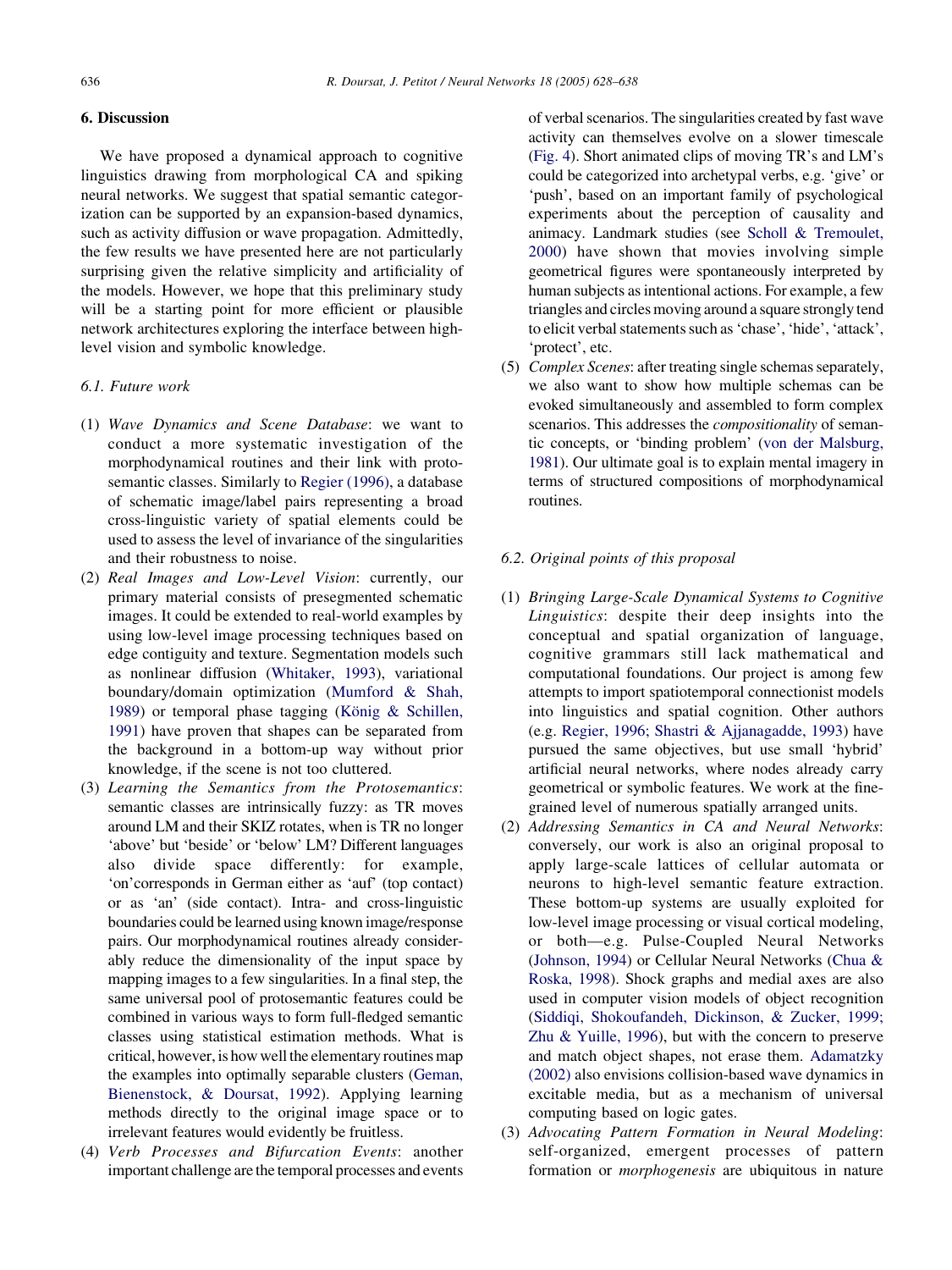<span id="page-9-0"></span>(stripes, spots, branches, etc.). As a complex system, the brain produces 'cognitive forms', too, but instead of spatial arrangements of molecules or cells, these forms are made of spatiotemporal patterns of neural activities (synchronization, correlations, waves, etc.). In contrast to other biological domains, however, pattern formation in large-scale neural networks has attracted only few authors (e.g. Ermentrout, 1998). This is probably because precise rhythms involving a large number of neurons are still experimentally difficult to detect, hence not yet proven to play a central role.

(4) Suggesting Wave Dynamics in Neural Organization: indeed, fast rhythmic activity on the 1-ms timescale, in random (Bienenstock, 1995), regular (Milton, Chu,& Cowan 1993) or small-world (Izhikevich, Gally, & Edelman, 2004) networks, has been much less explored than pure synchronization, when addressing segmentation or the 'binding problem' (see review in [Roskies,](#page-10-0) [1999\)](#page-10-0). Along with Bienenstock (1995, 1996), we contend that waves open a richer space of temporal coding suitable for general mesoscopic neural modeling, i.e. the intermediate level of organization between microscopic neural activities and macroscopic representations. At one end (AI), high-level formal models manipulate symbols and composition rules but do not address their fine-grain internal structure. At the other end (neural networks), low-level dynamical models study the self-organization of neural activity but their emergent objects (attractor cell assemblies or blobs) still lack structural complexity and compositionality (Fodor & Pylyshyn, 1988). Waves and other complex spatiotemporal patterns could provide the missing link bridging the gap between these two levels. Furthermore, our hypothesis is that this mesoscopic level corresponds to the central conceptual level postulated by cognitive linguistics.

## Acknowledgements

R.D. is grateful to Philip Goodman for welcoming him in his UNR lab, and to J.P. for his warm encouragements.

## References

- Abeles, M. (1982). Local cortical circuits. Berlin: Springer-Verlag.
- Abeles, M. (1991). Corticonics. Cambridge: Cambridge University Press. Abeles, M., Hayon, G., & Lehmann, D. (2004). Modeling compositionality
- by dynamic binding of synfire chains. Journal of Computational Neuroscience, 17, 179–201.
- Adamatzky, A. (Ed.). (2002). Collision-based computing. Berlin: Springer-Verlag.
- Bialek, W., Rieke, F., de Ruyter van Steveninck, R., & Warland, D. (1991). Reading a neural code. Science, 252, 1854–1857.
- Bienenstock, E. (1995). A model of neocortex. Network, 6, 179–224.
- Bienenstock, E. (1996). Composition. In A. Aertsen, & V. Braitenberg (Eds.), Brain theory. Elsevier.
- Blum, H. (1973). Biological shape and visual science. Journal of Theoretical Biology, 38, 205–287.
- Campbell, S., & Wang, D. (1996). Synchronization and desynchronization in a network of locally coupled Wilson-Cowan oscillators. IEEE Transactions on Neural Networks, 7, 541–554.
- Chua, L., & Roska, T. (1998). Cellular neural networks and visual computing. Cambridge, UK: Cambridge University Press.
- Doursat, R., & Petitot, J. (1997). Modèles dynamiques et linguistique cognitive: vers une sémantique morphologique active. In Actes de la 6ème École d'été de l'Association pour la recherche cognitive, CNRS.
- Doursat, R., & Petitot, J. (2005). Bridging the gap between vision and language: A morphodynamical model of spatial categories. Proceedings of the International Joint Conference on Neural Networks, July 31– August 4, 2005, Montréal, Canada.
- Ermentrout, B. (1998). Neural networks as spatio-temporal pattern-forming systems. Reports on Progress in Physics, 61, 353–430.
- FitzHugh, R. A. (1961). Impulses and physiological states in theoretical models of nerve membrane. Biophysical Journal, 1, 445–466.
- Fodor, J., & Pylyshyn, Z. (1988). Connectionism and cognitive architecture: a critical analysis. Cognition, 28(1/2), 3–71.
- Geman, S., Bienenstock, E., & Doursat, R. (1992). Neural networks and the bias/variance dilemma. Neural Computation, 4, 1–58.
- Gray, C. M., König, P., Engel, A. K., & Singer, W. (1989). Oscillatory responses in cat visual cortex exhibit intercolumnar synchronization which reflects global stimulus properties. Nature, 338, 334–337.
- Herskovits, A. (1986). Language and spatial cognition: an interdisciplinary study of the prepositions in English. Cambridge: Cambridge University Press.
- Ikegaya, Y., Aaron, G., Cossart, R., Aronov, D., Lampl, I., Ferster, D., & Yuste, R. (2004). Synfire chains and cortical songs: temporal modules of cortical activity. Science, 304, 559–564.
- Izhikevich, E. M., Gally, J. A., & Edelman, G. M. (2004). Spike-timing dynamics of neuronal groups. Cerebral Cortex, 14, 933–944.
- Jackendoff, R. (1983). Semantics and cognition. Cambridge, MA: The MIT Press.
- Johnson, J. L. (1994). Pulse-coupled neural nets: translation, rotation, scale, distortion and intensity signal invariance for images. Applied Optics, 33(26), 6239–6253.
- Kimia, B. B. (2003). On the role of medial geometry in human vision. Journal of Physiology Paris, 97(2/3), 155–190.
- König, P., & Schillen, T. B. (1991). Stimulus-dependent assembly formation of oscillatory responses. Neural Computation, 3, 155–166.
- Lakoff, G. (1987). Women, fire, and dangerous things. Chicago, IL: University of Chicago Press.
- Langacker, R. (1987). Foundations of cognitive grammar. Palo Alto, CA: Stanford University Press.
- Lee, T. S. (2003). Computations in the early visual cortex. In J. Petitot, & J. Lorenceau, Journal of Physiology Paris (vol. 97), 121–139 (2/3).
- Leyton, M. (1992). Symmetry, causality, mind. Cambridge, MA: The MIT Press.
- Mallat, S. (1989). A theory for multiresolution signal decomposition: the wavelet representation. IEEE Transactions on Pattern Analysis and Machine Intelligence, 11(7), 674–693.
- Marr, D. (1982). Vision. San Francisco, CA: Freeman Publishers.
- Milton, J. G., Chu, P. H., & Cowan, J. D. (1993). Spiral waves in integrateand-fire neural networks. In Advances in neural information processing systems, vol. 5. Los Altos, CA: Morgan Kaufmann (pp. 1001–1007).
- Mumford, D., & Shah, J. (1989). Optimal approximations by piecewise smooth functions and associated variational problems. Communications on Pure and Applied Mathematics, 42, 577–685.
- O'Keefe, J., & Recce, M. L. (1993). Phase relationship between hippocampal place units and the EEG theta rhythm. *Hippocampus*, 3, 317–330.
- Petitot, J. (1995). Morphodynamics and attractor syntax. In T. van Gelder, & R. Port (Eds.), Mind as motion. Cambridge, MA: The MIT Press.